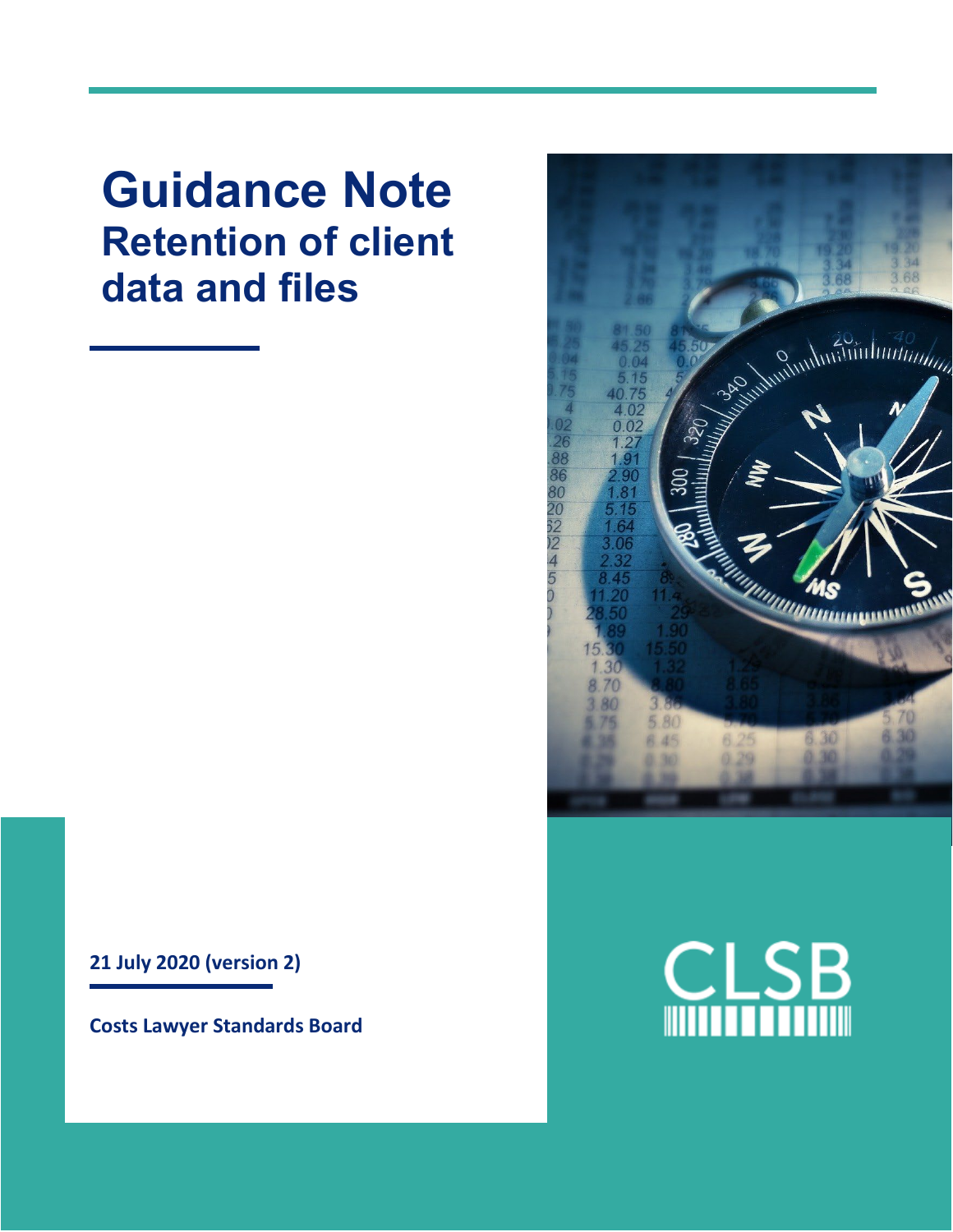### What are my main obligations?

- 1. Under Principle 7 of the CLSB [Code of Conduct,](https://clsb.info/for-costs-lawyers/costs-lawyer-handbook/) you must keep client information confidential. This is your primary regulatory obligation in relation to your clients' data.
- 2. If you are obtaining a client's personal data for the purpose of providing them with legal advice or other services, you will also be a data controller under the General Data Protection Regulation (GDPR) and the Data Protection Act 2018. Personal data is any information about an individual from which that individual can be identified.
- 3. Where the GDPR applies, you must ensure that you process your clients' personal data lawfully in accordance with the [seven data protection principles.](https://ico.org.uk/for-organisations/guide-to-data-protection/guide-to-the-general-data-protection-regulation-gdpr/principles/) This includes having appropriate security measures in place to protect the personal data you hold, which will also be necessary to meet your obligation to keep client information confidential.
- 4. Under the GDPR, you must not keep personal data for longer than you need it. In particular:
	- You will need to think about and be able to justify how long you keep different categories of personal data. This will depend on the purposes for which the data was collected.
	- You will need a policy that establishes standard retention periods for each category of personal data you hold.
	- You should periodically review the data you hold and ensure you erase or anonymise it when you no longer need it.
	- You must carefully consider any challenges to your retention of data, as individuals have a right to erasure if you no longer need to process their personal data.
- 5. All these obligations are the same whether you hold your clients' information electronically or in paper files.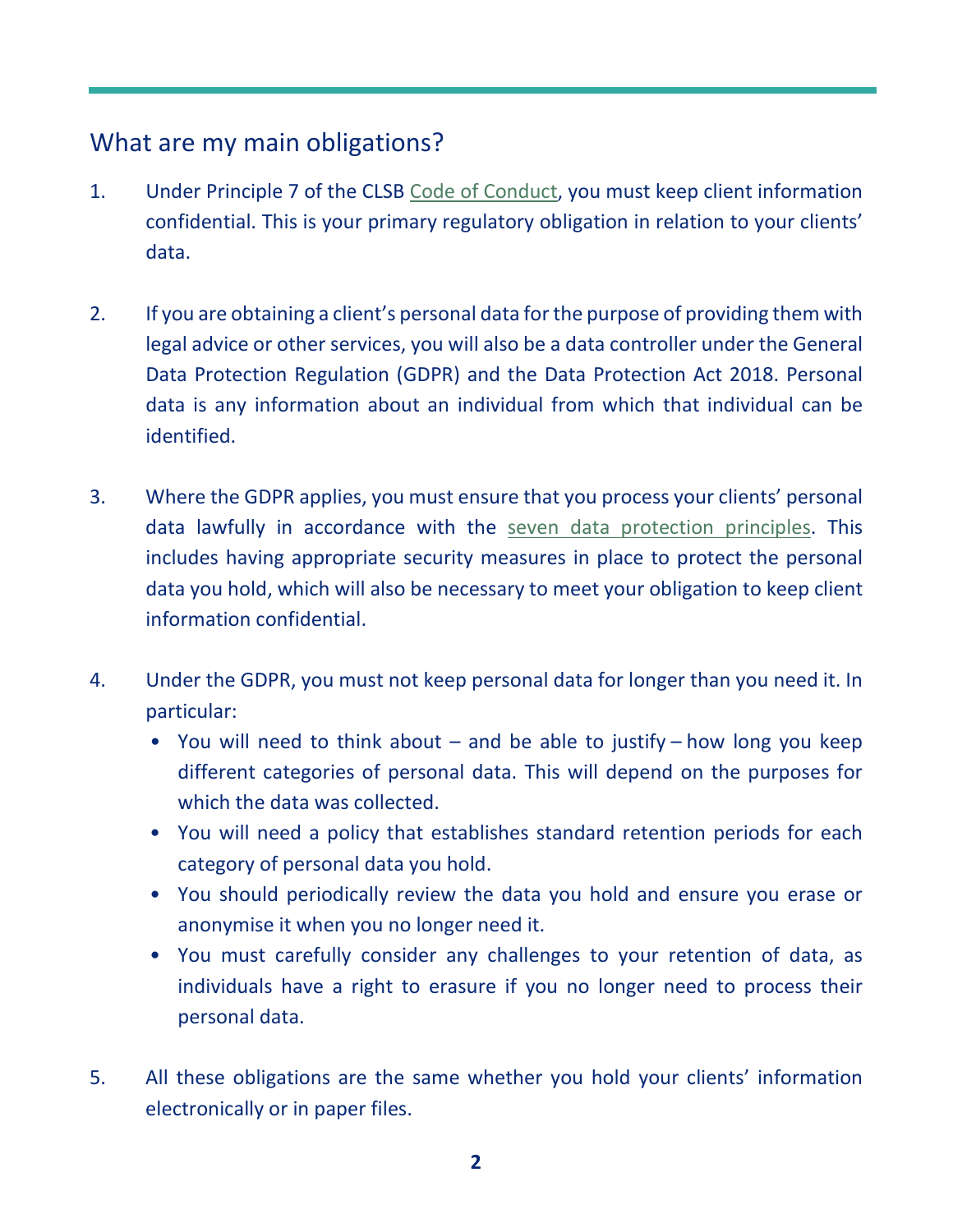# How long should I keep client data and files?

- 6. There is no set time period for retaining a client's file. You should follow the principles set out above in establishing appropriate internal policies. Whatever approach you take, you should ensure it is documented and communicated to your clients.
- 7. When setting retention periods, the following factors will be relevant:
	- You will need sufficient information to properly resolve any complaints relating to a matter.
	- You will want to retain certain information to protect yourself in the event of legal action arising from a matter.
	- Your professional indemnity insurer is likely to require you to keep information for a certain period.
	- You might be required by the CLSB to demonstrate compliance with our rules in the event of an audit or if there is a complaint.
	- It could be in the best interests of your client for you to retain certain documents for the client's future use.
- 8. With those considerations in mind (and subject to any specific insurance requirements), it is common to retain client files for six years after the end of the matter, as this is the usual limitation period for breach of contract and negligence claims.
- 9. However, you should take the following into account, particularly in relation to personal data that might be included in a client's file:
	- If you never carried out work for the client (for example, the file relates to an enquiry only), then you are unlikely to be able to justify retaining personal data for the full retention period.
	- It might not be necessary to retain all data for the full retention period.
	- You must consider any requests from individuals for their personal data to be erased and, if necessary, justify why you are retaining their personal data for the full retention period.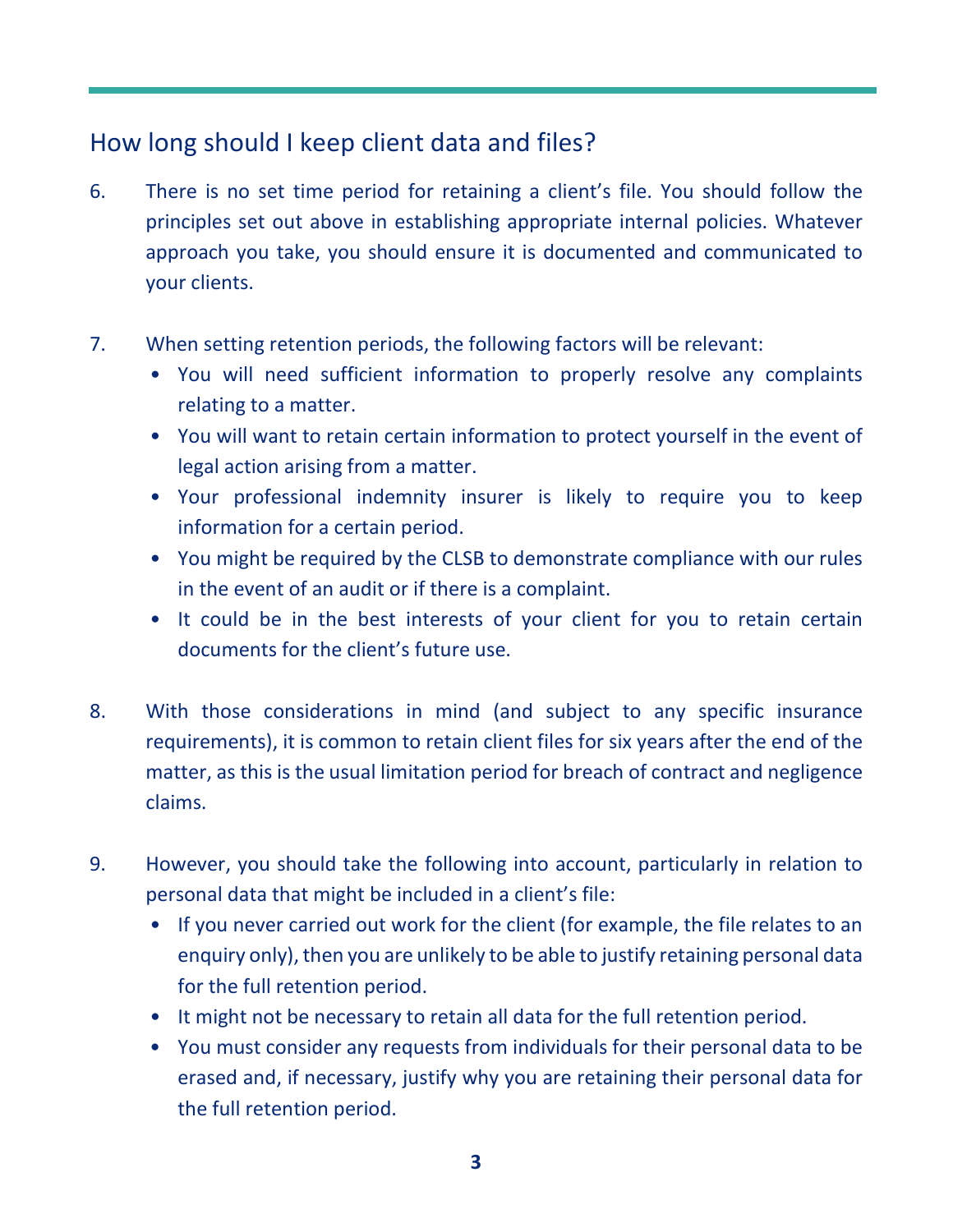• There might be other laws or rules applying to specific types of data, such as client identity records in organisations covered by anti-money laundering legislation.

#### What happens when the retention period ends?

- 10. At the end of the retention period you should ensure that the client's file is disposed of securely. This is necessary to meet your obligations under the GDPR (in relation to any personal data in the file) and to ensure the client's information remains confidential.
- 11. For hard copy files, this might be achieved by shredding physical documents or using a service provider that safely destroys confidential waste. For electronic data, you must ensure that the data is destroyed in such a way that it can no longer be read by an operating system or application, and cannot be recovered and used for unauthorised purposes. Simply deleting the data is unlikely to be sufficient.
- 12. If you hold any original documents, these should be returned to the client when they are no longer needed by you and should not be destroyed without the client's consent.

# What do I need to tell clients?

- 13. Individuals have the right to be informed about the collection and use of their personal data. This is a key transparency requirement under the GDPR.
- 14. You must provide individuals with information about the purposes for which you will retain their personal data, your retention periods and who the data will be shared with. In relation to sharing data, you should inform clients that you might need to share information about their matter with the CLSB for regulatory purposes, such as reporting on complaints.